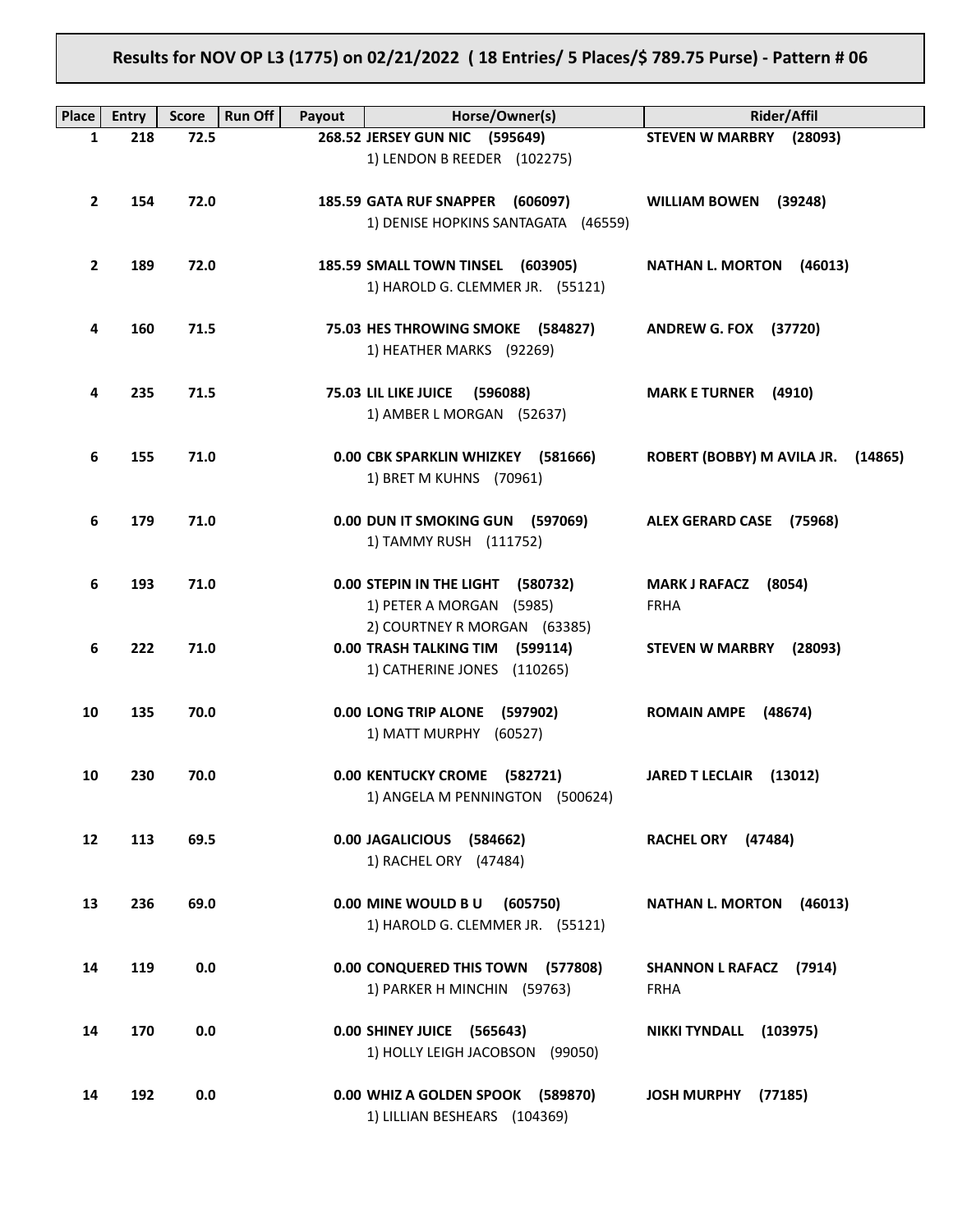| 14 | 196 | 0.0 | 0.00 CEE MASOTA SPOOK (575430)<br>1) JOSTIN A COOKE (109003)             | MARK J RAFACZ (8054)<br>FRHA |
|----|-----|-----|--------------------------------------------------------------------------|------------------------------|
| 14 | 201 | 0.0 | 0.00 CBKTINSELTOWNSPARTY (593704)<br>1) WILLIAM & CORLISS KELLOGG (50970 | JOSH MURPHY (77185)          |

Show Secretary: